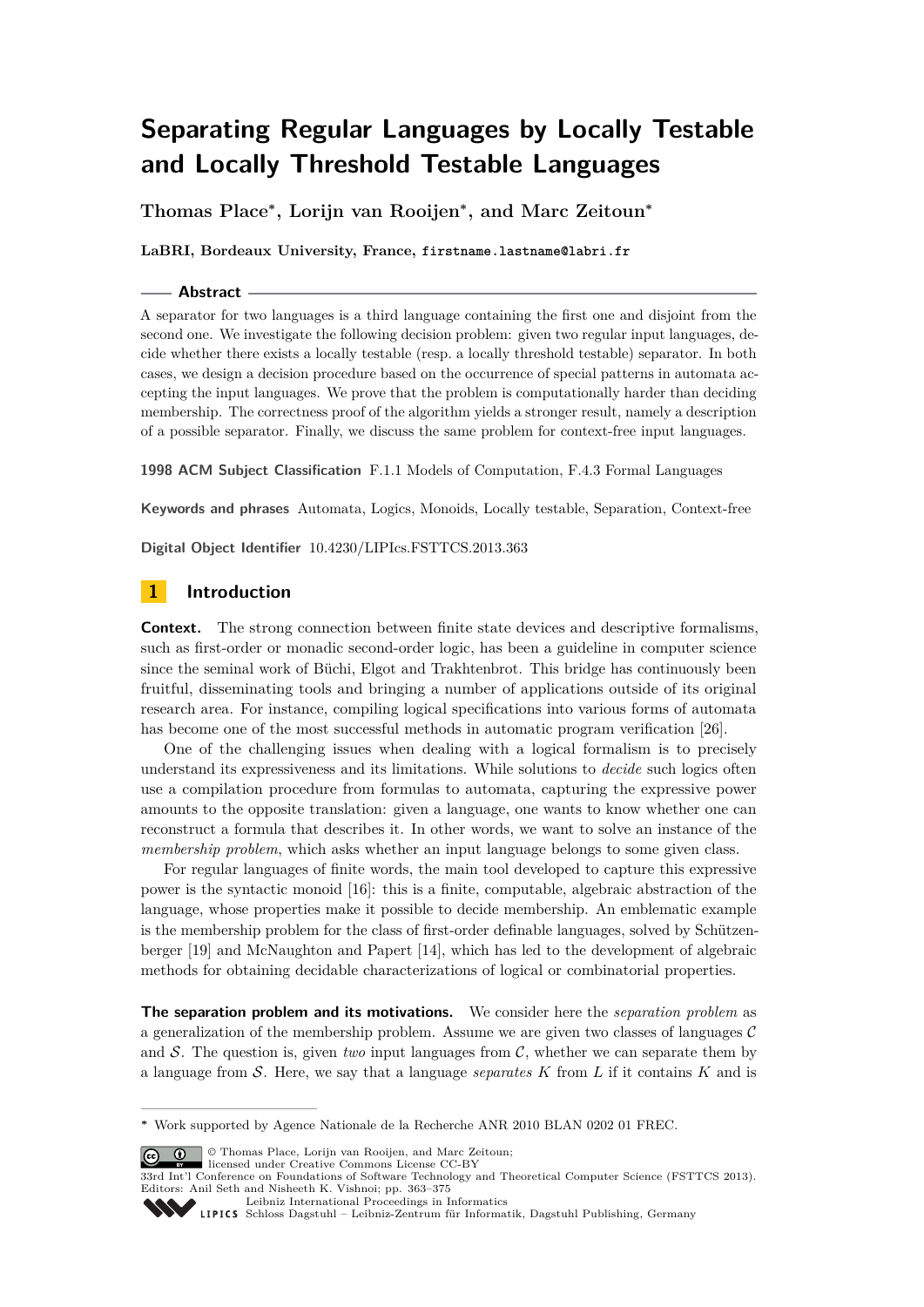disjoint from *L*. An obvious necessary condition for separability is that the input languages *K, L* be disjoint. A separator language *witnesses* this condition.

One strong motivation for this problem is to understand the limits of logics over finite words. Notice that membership reduces to separation when  $\mathcal C$  is closed under complement, because checking that a language belongs to  $S$  amounts to testing that it is  $S$ -separable from its complement. Deciding  $S$ -separation is also more difficult than deciding membership in  $S$ , as one cannot rely on algebraic tools tailored to the membership problem. It may also be computationally harder, as we shall see in this paper. Thus, solving the separation problem requires a deeper understanding of  $\mathcal S$  than what is sufficient to check membership: one not only wants to decide whether S is powerful enough to *describe* a language, but also to decide whether it can *discriminate* between two input languages. This discriminating power provides more accurate information than the expressive power.

While our main concern is theoretical, let us mention some motivating applications. In model checking, reachable configurations of a system can be represented by a language. Separating this from the language representing bad configurations proves to be effective for verifying safety of a system. Craig interpolation is a form of separation used in this context [\[12,](#page-11-2) [9\]](#page-11-3). In this line of work, Leroux [\[10\]](#page-11-4) simplified the proof that reachability in vector addition systems is decidable [\[11\]](#page-11-5): he proved that a recursively enumerable set of separators witnesses non-reachability. Finally, questions in database theory also motivated separation questions [\[5\]](#page-11-6).

Although the separation problem frequently occurs, it has not been systematically studied, even in the restricted, yet still challenging case of regular languages.

**Contributions.** In general, elements of C cannot always be separated by an element of S and there is no minimal separator wrt. inclusion. We are interested in the following questions:

- can we *decide* whether one can separate two given languages of  $C$  by a language of  $S$ ?
- m. what is the *complexity* of this decision problem?
- if separation is possible, can we *compute* a separator, and at which cost?

A motivating but difficult objective is to understand separation by first-order definable languages, whose decidability follows from involved algebraic methods [\[7,](#page-11-7) [8\]](#page-11-8). A first step is to look at easier subclasses. Indeed, the question was raised and solved for separation by piecewise-testable languages [\[5,](#page-11-6) [18\]](#page-12-3), and unambiguous languages [\[18\]](#page-12-3), which sit in the lower levels of the quantifier-alternation hierarchy of first-order logic. In this paper, we look at yet another widely studied class, whose properties are orthogonal to those of the above classes.

We investigate the separation problem by locally and locally threshold testable languages. A language is *locally testable (LT)* if membership of a word can be tested by inspecting its prefixes, suffixes and infixes up to some length (which depends on the language). The membership problem for this class was raised by McNaughton and Papert [\[14\]](#page-11-1), and solved independently by McNaughton and Zalcstein [\[27,](#page-12-4) [13\]](#page-11-9) and by Brzozowski and Simon [\[4\]](#page-11-10). This class has several generalizations. The most studied one is that of *locally threshold testable languages (LTT)*, where counting infixes is allowed up to some threshold. These are the languages definable in  $FO(+1)$ , *i.e.*, first-order logic with the successor relation (but without the order). Again, membership is decidable  $[24]$ , and can actually be tested in PTIME  $[17]$ .

Our results are as follows: we show that separability of regular languages by LT and LTT languages is decidable, first for a fixed threshold, by reduction to fixed parameters: we provide a bound on the length of infixes that define a possible separator. This reduces the problem to a finite number of candidate separators, and hence entails decidability. For LTT-separability, we also provide a bound for the threshold. We further get an equivalent formulation on automata in terms of forbidden patterns for the languages to be separable, which yields an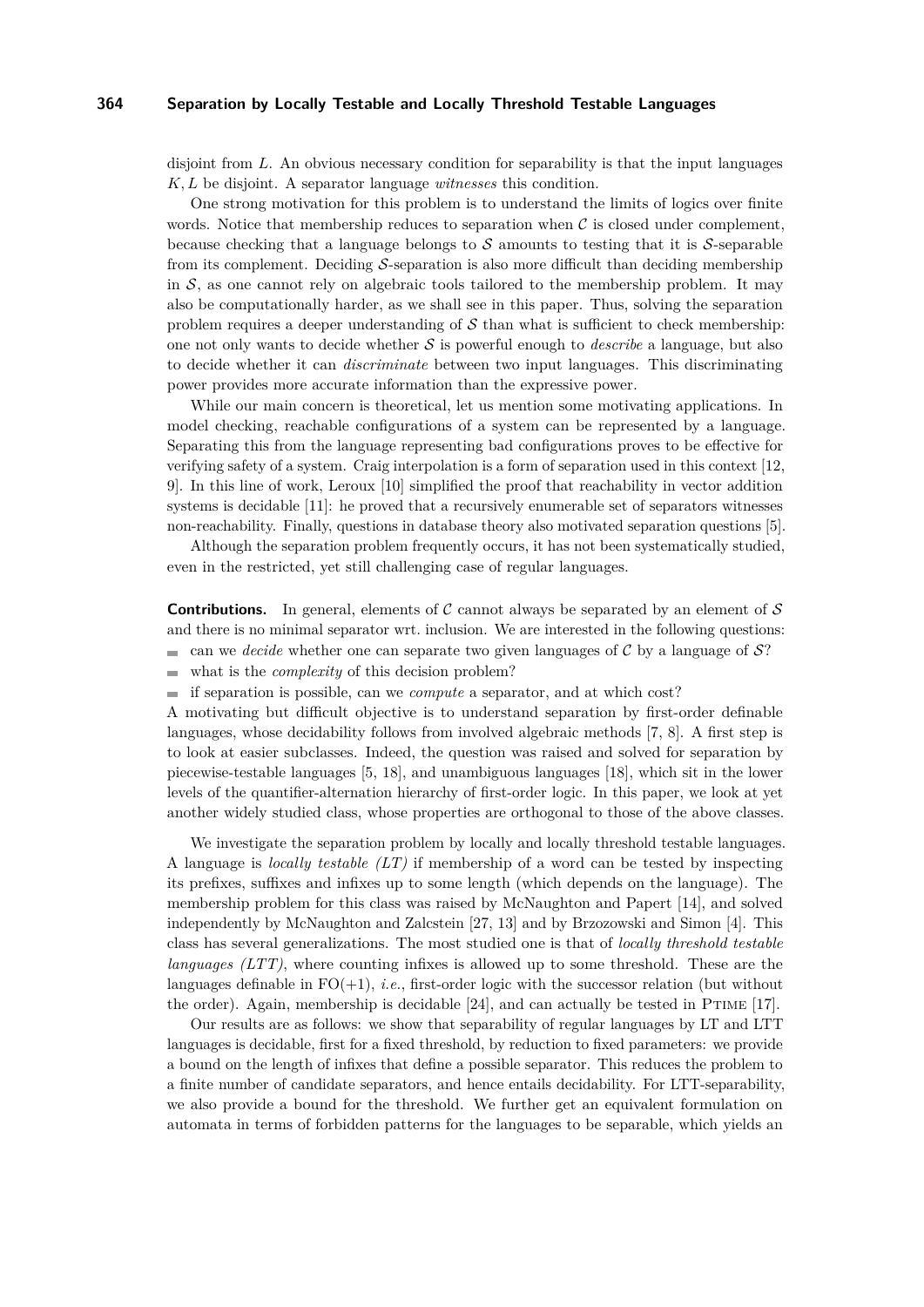Nexptime algorithm. We also obtain lower complexity bounds: even starting from DFAs, the problem is NP-hard for LT and LTT (while membership to LTT is in PTIME). Finally, we discuss the separation problem starting from context-free input languages rather than regular ones. Due to lack of space, several proofs only appear in the journal version of the paper.

The main arguments rely on pumping in monoids or automata. The core of our proof is generic: we show that if one can find two words, one in each input language, that are close enough wrt. the class of separators, then the languages are not separable. Here, "close enough" is defined in terms of parameters of the input languages, such as the size of input NFAs.

**Related work.** In the context of semigroup theory, it has been proven [\[1\]](#page-11-11) that the separation problem can be rephrased in purely algebraic terms. Solving the separation problem for a class S amounts to computing the so-called *pointlike sets* for the algebraic variety corresponding to  $S$ . While it has been shown that the varieties corresponding to both LT and LTT have computable pointlike sets [\[2,](#page-11-12) [20,](#page-12-7) [21\]](#page-12-8), this approach suffers two drawbacks. First, being purely algebraic, the proofs provide no insight on the underlying class  $S$ . In particular, they provide only yes/no answers without giving any description of what an actual separator might be.

Finally, the separation problem for the class of piecewise-testable languages has recently been shown Ptime-decidable, independently and with different techniques in [\[5\]](#page-11-6) and [\[18\]](#page-12-3).

## **2 Preliminaries**

**Words and Languages.** We fix a finite alphabet *A*. We denote by *A*<sup>∗</sup> the free monoid over *A*. The empty word is denoted by  $\varepsilon$ . If *w* is a word, we set |w| as the *length*, or *size* of *w*. When *w* is nonempty, we view *w* as a sequence of  $|w|$  positions labeled over *A*. We number positions from 0 (for the leftmost one) to  $|w| - 1$  (for the rightmost one).

**Infixes, Prefixes, Suffixes.** An *infix* of a word *w* is a word *w'* such that  $w = u \cdot w' \cdot v$  for some  $u, v \in A^*$ . Moreover, if  $u = \varepsilon$  (resp.  $v = \varepsilon$ ) we say that  $w'$  is a *prefix* (resp. *suffix*) of w. Let  $0 \leq x \leq y \leq |w|$ . We write  $w[x, y]$  for the infix of *w* starting at position *x* and ending

at position *y* − 1. By convention, we set  $w[x, x] = \varepsilon$ . Observe that by definition, when  $x \leq y \leq z$ , we have  $w[x, z] = w[x, y] \cdot w[y, z]$ .

**Profiles.** For  $k \in \mathbb{N}$ , let  $k_{\ell} = |k/2|$  and  $k_{r} = k - k_{\ell}$ . A *k-profile* is a pair of words  $(w_{\ell}, w_r)$  of lengths at most  $k_{\ell}$  and  $k_r$ , respectively. Given  $w \in A^*$  and  $x$  a position of  $w$ , the *k*-profile of x is the pair  $(w_\ell, w_r)$  defined as follows:  $w_\ell = w[\max(0, x - k_\ell), x]$  and  $w_r = w[x, \min(x + k_r, |w|)]$  (see Figure [1\)](#page-2-0). A *k*-profile  $(w_\ell, w_r)$  *occurs in a word w* if there exists some position *x* within *w* whose *k*-profile is  $(w_\ell, w_r)$ . Similarly, if  $n \in \mathbb{N}$ , we say that  $(w_{\ell}, w_r)$  *occurs n* times in *w* if there are *n* distinct positions in *w* where  $(w_{\ell}, w_r)$  occurs.

<span id="page-2-0"></span>

**Figure 1** Illustration of the notion of *k*-profile for  $k = 6$ .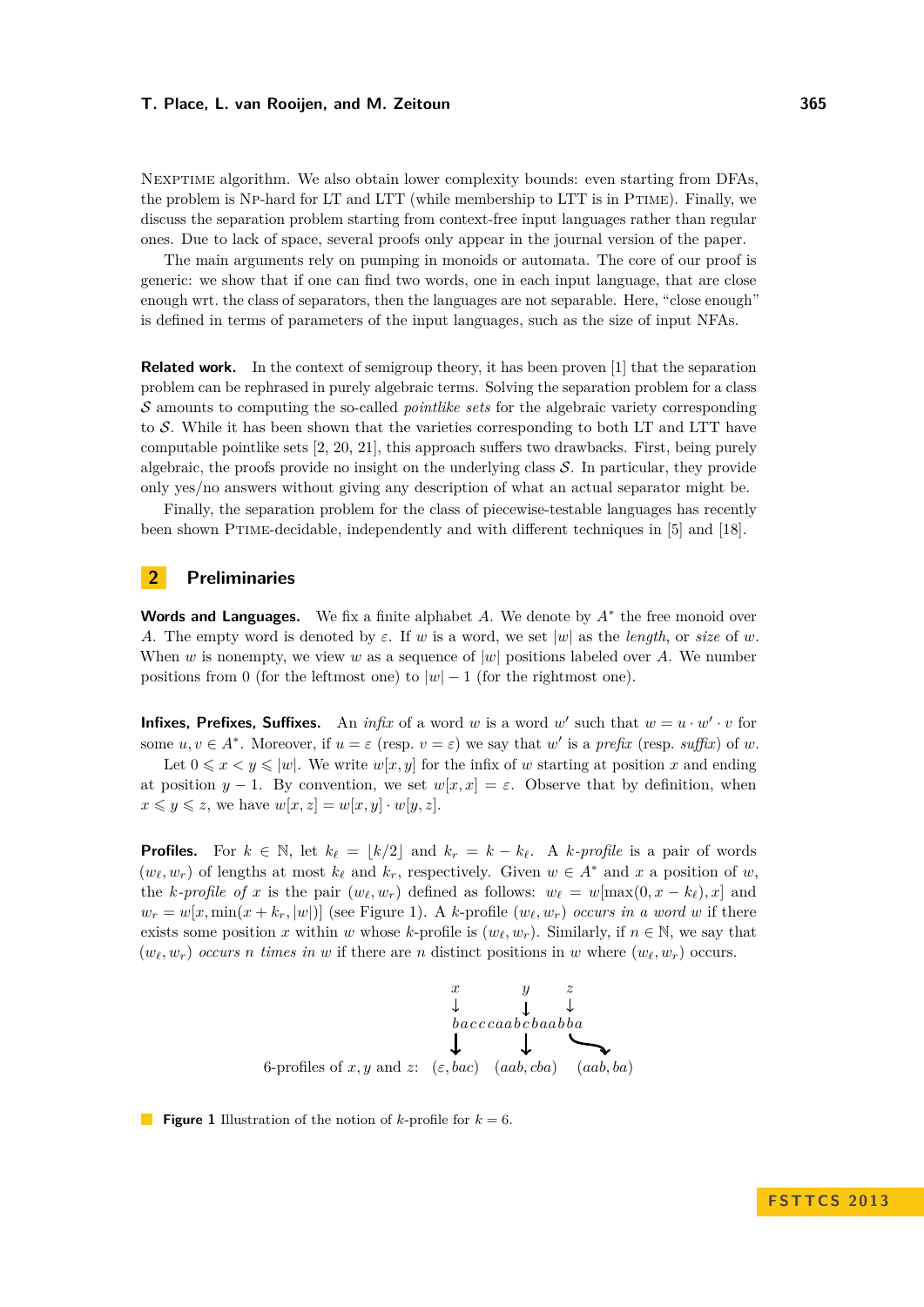Intuitively, the *k*-profile is the description of the infix of *w* that is centered at position *x*. Observe in particular that the *k*-profiles that occur in a word determine the prefixes and suffixes of length *k* − 1 of this word. This is convenient, since we only have to consider one object instead of three in the usual presentations of the classes LT and LTT.

We denote by  $A_k$  the set of *k*-profiles over the alphabet *A*. It is of size exponential in *k*.

**Separability.** Given languages  $L, L_1, L_2$  over  $A^*$ , we say that *L separates*  $L_1$  from  $L_2$  if

 $L_1 \subset L$  and  $L_2 \cap L = \emptyset$ .

Given a class S of languages, we say that the pair  $(L_1, L_2)$  is S-separable if some language  $L \in \mathcal{S}$  separates  $L_1$  from  $L_2$ . When  $\mathcal{S}$  is closed under complement,  $(L_1, L_2)$  is  $\mathcal{S}$ -separable if and only if  $(L_2, L_1)$  is, in which case we simply say that  $L_1$  and  $L_2$  are S-separable.

**Automata.** A *nondeterministic finite automaton* (NFA) over *A* is denoted by a tuple  $\mathcal{A} = (Q, A, I, F, \delta)$ , where *Q* is the set of states,  $I \subseteq Q$  the set of initial states,  $F \subseteq Q$  the set of final states and  $\delta \subseteq Q \times A \times Q$  the transition relation. The *size* of an automaton is its number of states plus its number of transitions. If  $\delta$  is a function, then  $\mathcal A$  is a *deterministic* finite automaton (DFA). We denote by  $L(\mathcal{A})$  the language of words accepted by  $\mathcal{A}$ .

**Monoids.** Let *L* be a language and *M* be a monoid. We say that *L is recognized by M* if there exists a monoid morphism  $\alpha : A^* \to M$  together with a subset  $F \subseteq M$  such that  $L = \alpha^{-1}(F)$ . It is well known that a language is accepted by an NFA if and only if it can be recognized by a *finite monoid*. Further, one can compute from any NFA a finite monoid recognizing its accepted language.

# **3 Locally Testable and Locally Threshold Testable Languages**

In this paper, we investigate two classes of languages. Intuitively, a language is locally testable if membership of a word in the language only depends on the *set* of infixes, prefixes and suffixes up to some fixed length that occur in the word. For a locally threshold testable language, membership may also depend on the *number* of occurrences of such infixes, which may thus be counted up to some fixed threshold.

In this section we provide specific definitions for both classes. We start with the larger class of locally threshold testable languages. In the following, we say that two numbers are *equal up to threshold d* if either both numbers are equal, or both are greater than or equal to *d*.

**Locally Threshold Testable Languages.** Let *L* be a language, we say that *L* is *locally threshold testable* (LTT) if it is a boolean combination of languages of the form:

- <span id="page-3-0"></span>1.  $uA^* = \{w \mid u \text{ is a prefix of } w\}$ , for some  $u \in A^*$ .
- <span id="page-3-1"></span>**2.**  $A^*u = \{w \mid u \text{ is a suffix of } w\}$ , for some  $u \in A^*$ .
- <span id="page-3-2"></span>**3.**  $\{w \mid w \text{ has } u \text{ as an infix at least } d \text{ times }\}$  for some  $u \in A^*$  and  $d \in \mathbb{N}$ .

LTT languages can actually be defined in terms of first-order logic. A language is LTT if and only if it can be defined by an  $FO(+1)$  formula [\[2,](#page-11-12) [25\]](#page-12-9), *i.e.*, a first-order logic formula using predicates for the equality and next position relations, but not for the linear order.

We also define an index on LTT languages. Usually, this index is defined as the smallest size of infixes, prefixes and suffixes needed to define the language. However, since we only work with *k*-profiles, we directly define an index based on the size of *k*-profiles. Given words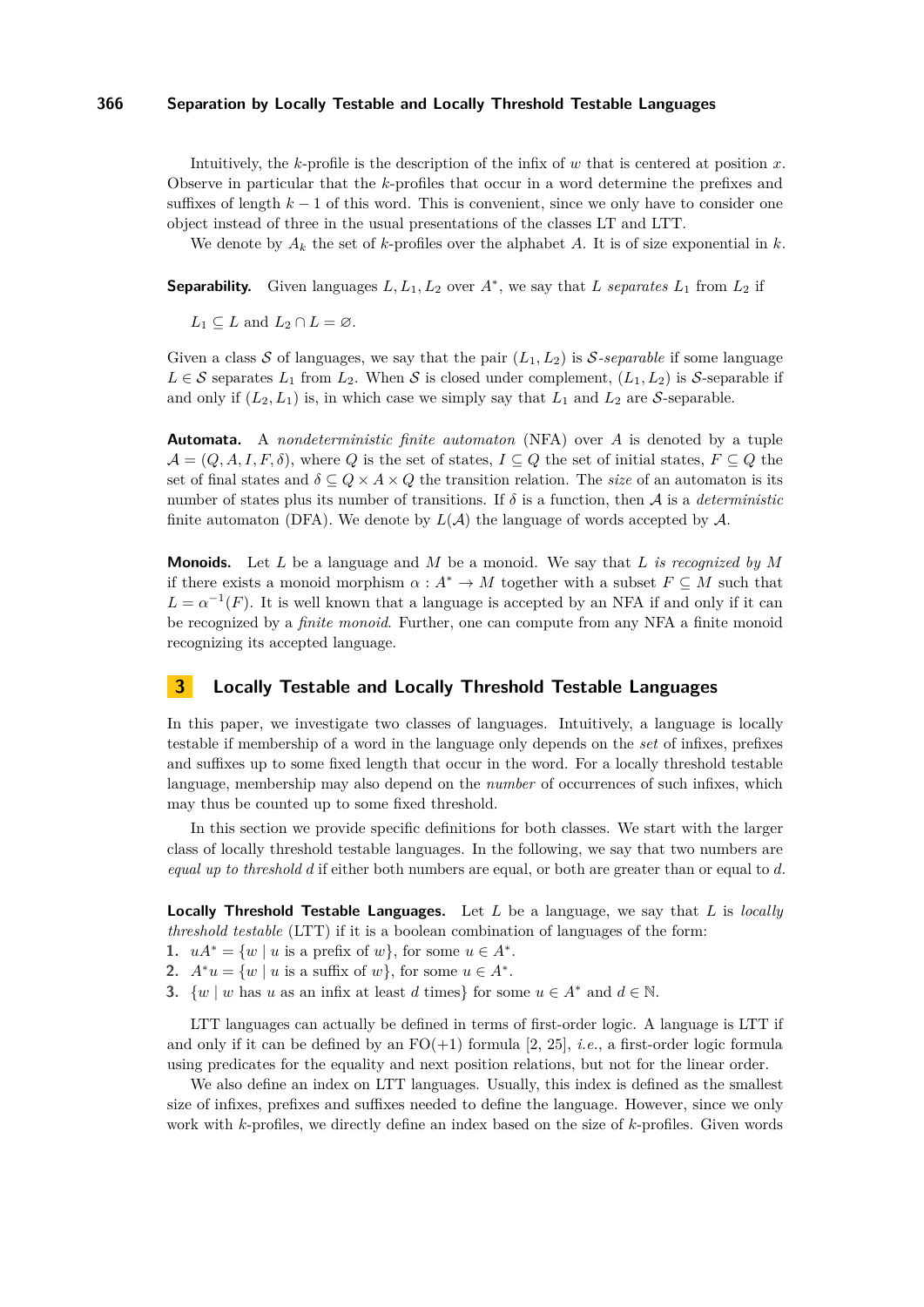$w, w'$  and natural numbers  $k, d$ , we write  $w \equiv_k^d w'$  if for every  $k$ -profile  $(w_\ell, w_r)$ , the number of positions x such that  $(w_\ell, w_r)$  is the k-profile of x is equal up to threshold d in w and w'. One can verify that for all  $k, d \in \mathbb{N}$ ,  $\equiv_k^d$  is an equivalence relation of finite index.

For  $k, d \in \mathbb{N}$  we denote by LTT[ $k, d$ ] the set of the finitely many languages that are unions of  $\equiv_k^d$ -classes. We have LTT =  $\bigcup_{k,d} \text{LTT}[k,d]$ . Given  $L \subseteq A^*$ , the smallest LTT[ $k, d$ ]language containing *L* is

$$
[L]_{\equiv_k^d} = \{w \in A^* \mid \exists u \in L \text{ such that } u \equiv_k^d w\}.
$$

As it is often the case, there is no smallest LTT language containing a given regular language.

**Locally Testable Languages.** The class of locally testable languages is the restriction of LTT languages in which infixes cannot be counted. A language *L* is *locally testable* (LT) if it is a boolean combination of languages of the form [1,](#page-3-0) [2](#page-3-1) and the following restriction of [3:](#page-3-2)

**4.**  $A^*uA^* = \{w \mid w \text{ has } u \text{ as an infix}\}\)$  for some  $u \in A^*$ .

No simple description of LT in terms of first-order logic is known. However, there is a simple definition in terms of temporal logic. A language is LT if and only if it can be defined by a temporal logic formula using operators X (next), Y (yesterday), and G (globally).

Given two words  $w, w'$  and a number  $k$ , we write  $w \equiv_k w'$  for  $w \equiv_k^1 w'$ . For all  $k \in \mathbb{N}$ , we denote by LT[*k*] the set of languages that are unions of  $\equiv_k$ -classes, and LT  $= \bigcup_k \text{LT}[k]$ . Given  $L \subseteq A^*$  and  $k \in \mathbb{N}$ , the smallest  $LT[k]$ -language containing *L* is

 $[L]_{\equiv_k} = \{w \in A^* \mid \exists u \in L \text{ such that } u \equiv_k w\}.$ 

## **4 Separation for a Fixed Threshold**

In this section, we prove that if the counting threshold *d* is fixed, it is decidable whether two languages can be separated by an LTT language of counting threshold *d* (*i.e.*, by an  $LTT[k, d]$  language for some k). In particular, this covers the case of LT, which corresponds to  $d = 1$ . All results in this section are for an arbitrary  $d$ . Our result is twofold.

- First, we establish a bound on the size of profiles that need to be considered in order to separate the languages. This bound only depends on the size of monoids recognizing the languages, and it can be computed. One can then use a brute-force algorithm that tests separability by all the finitely many LTT[*k, d*] languages, where *k* denotes this bound.
- The second contribution is a criterion on the input languages to check separability by an LTT[*k, d*] language for some *k*. This criterion can be defined equivalently on automata or monoids recognizing the input languages, in terms of the absence of common patterns.

The section is organized into three subsections: our criterion is stated in the first one, and the second and last ones are devoted to the statement and proof of the theorem.

## **4.1 Patterns**

In this section we define our criterion that two languages must satisfy in order to be separable. The criterion can be defined equivalently on automata or monoids recognizing the languages.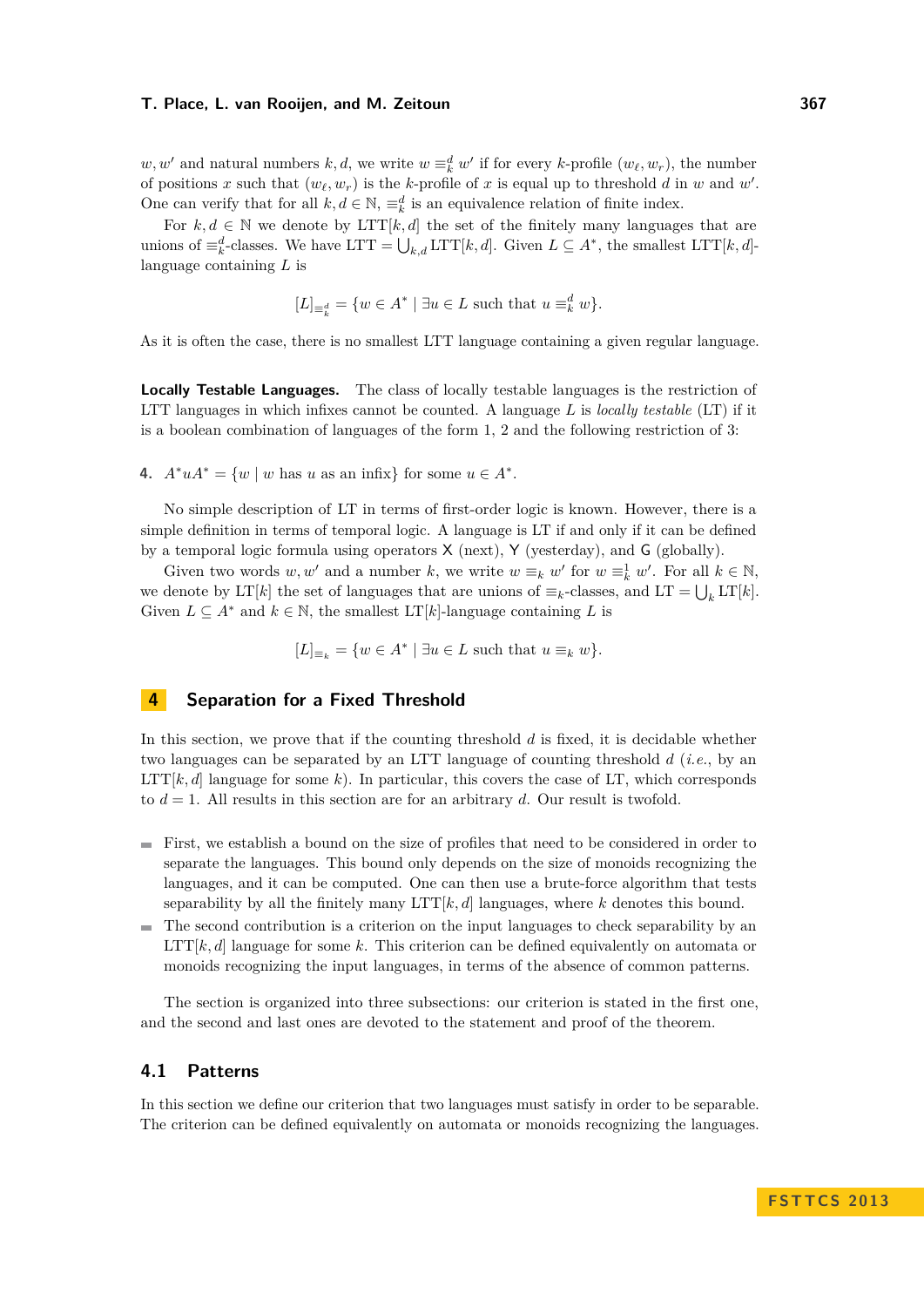<span id="page-5-0"></span>

**Figure 2** An A-compatible P-decomposition  $u_0v_1u_1v_2\cdots v_nu_n$ .

**Block Patterns.** A *block* is a triple of words  $\mathfrak{b} = (v_{\ell}, u, v_r)$  where  $v_{\ell}, v_r$  are nonempty. Similarly, a *prefix block* is a pair of words  $\mathfrak{p} = (u, v_r)$  with  $v_r$  nonempty, and a *suffix block* is a pair of words  $\mathfrak{s} = (v_{\ell}, u)$  with  $v_{\ell}$  nonempty. Let  $d \in \mathbb{N}$ . A *d*-pattern  $P$  is either a word *w*, or a triple  $(\mathfrak{p}, f, \mathfrak{s})$  where  $\mathfrak{p}$  and  $\mathfrak{s}$  are respectively a prefix and a suffix block, and f is a function mapping blocks to the set  $\{0, \ldots, d\}$ , such that all but finitely many blocks are mapped to 0.

**Decompositions.** Let *w* be a word and let  $P$  be a *d*-pattern. We say that *w admits a* P-decomposition if *w* admits a decomposition  $w = u_0 v_1 u_1 v_2 \cdots v_n u_n$  with  $n \ge 0$  and such that either  $n = 0$  and  $P = u_0 = w$ , or  $P = (\mathfrak{p}, f, \mathfrak{s})$  and the following conditions are verified: **1.**  $\mathfrak{p} = (u_0, v_1)$  and  $\mathfrak{s} = (v_n, u_n)$ .

- **2.** for all blocks **b**, if  $f(\mathbf{b}) < d$ , then there are exactly  $f(\mathbf{b})$  indices *i* such that  $(v_i, u_i, v_{i+1}) = \mathbf{b}$ .
- **3.** for all blocks **b**, if  $f(\mathfrak{b}) = d$ , then there are at least *d* indices *i* such that  $(v_i, u_i, v_{i+1}) = \mathfrak{b}$ .

Sometimes, we just say P-decomposition to mean P-decomposition *of some word*. Let  $\alpha: A^* \to M$  be a morphism into a monoid *M*, and let  $s \in M$ . A P-decomposition is  $(\alpha, s)$ -compatible if  $\alpha(w) = s$  and  $\alpha(u_0 \cdots v_i) = \alpha(u_0 \cdots v_i) \cdot \alpha(v_i)$ , for  $1 \leq i \leq n$ . Similarly, if  $A$  is an automaton, we say that a  $P$ -decomposition is  $A$ -compatible if there is an accepting run for *w* and each infix  $v_i$  labels a loop in the run, for  $1 \leq i \leq n$ , as pictured in Figure [2](#page-5-0) (where edges denote sequences of transitions).

**Common Patterns.** Let  $d \in \mathbb{N}$  and  $M_1, M_2$  be two monoids together with morphisms  $\alpha_1 : A^* \to M_1$  and  $\alpha_2 : A^* \to M_2$  and accepting sets  $F_1 \subseteq M_1$ ,  $F_2 \subseteq M_2$ . We say that  $M_1, M_2$  have a *common d-pattern* if there exist a *d*-pattern  $P$ , two elements  $s_1 \in F_1$ ,  $s_2 \in F_2$ , and two P-decompositions of (possibly different) words that are respectively  $(\alpha_1, s_1)$ compatible and  $(\alpha_2, s_2)$ -compatible. Similarly, if  $\mathcal{A}_1, \mathcal{A}_2$  are automata, we say that  $\mathcal{A}_1, \mathcal{A}_2$ have a *common d-pattern* if there exist a *d*-pattern P and two P-decompositions of words that are respectively  $\mathcal{A}_1$ -compatible and  $\mathcal{A}_2$ -compatible. In particular, by the very definition,  $\mathcal{A}_1$  and  $\mathcal{A}_2$  have a common 1-pattern if there are successful paths in  $\mathcal{A}_1, \mathcal{A}_2$  of the form shown in Figure [2](#page-5-0) with the same *set* of triples  $(v_i, u_i, v_{i+1})$ .

A useful property about common patterns is that whether such a pattern exists only depends on the recognized languages, and not on the choice of  $A_1, A_2, M_1, M_2$ .

<span id="page-5-2"></span>▶ **Proposition 1.** *Fix*  $d \in \mathbb{N}$ *. Let*  $L_1, L_2$  *be regular languages and let*  $M_1, M_2, \mathcal{A}_1, \mathcal{A}_2$  *be arbitrary monoids and automata recognizing*  $L_1, L_2$ *, respectively. Then*  $M_1, M_2$  *have a common d-pattern if and only if*  $A_1$ ,  $A_2$  *have a common d-pattern.* 

#### **4.2 Separation Theorem for a Fixed Threshold**

We can now state our main theorem for this section.

<span id="page-5-1"></span>▶ **Theorem 2.** *Fix*  $d \in \mathbb{N}$ *. Let*  $L_1, L_2$  *be regular languages and let*  $M_1, M_2, A_1, A_2$  *be arbitrary monoids and automata recognizing*  $L_1, L_2$  *respectively. Set*  $k = 4(|M_1||M_2| + 1)$ *. Then the following conditions are equivalent:*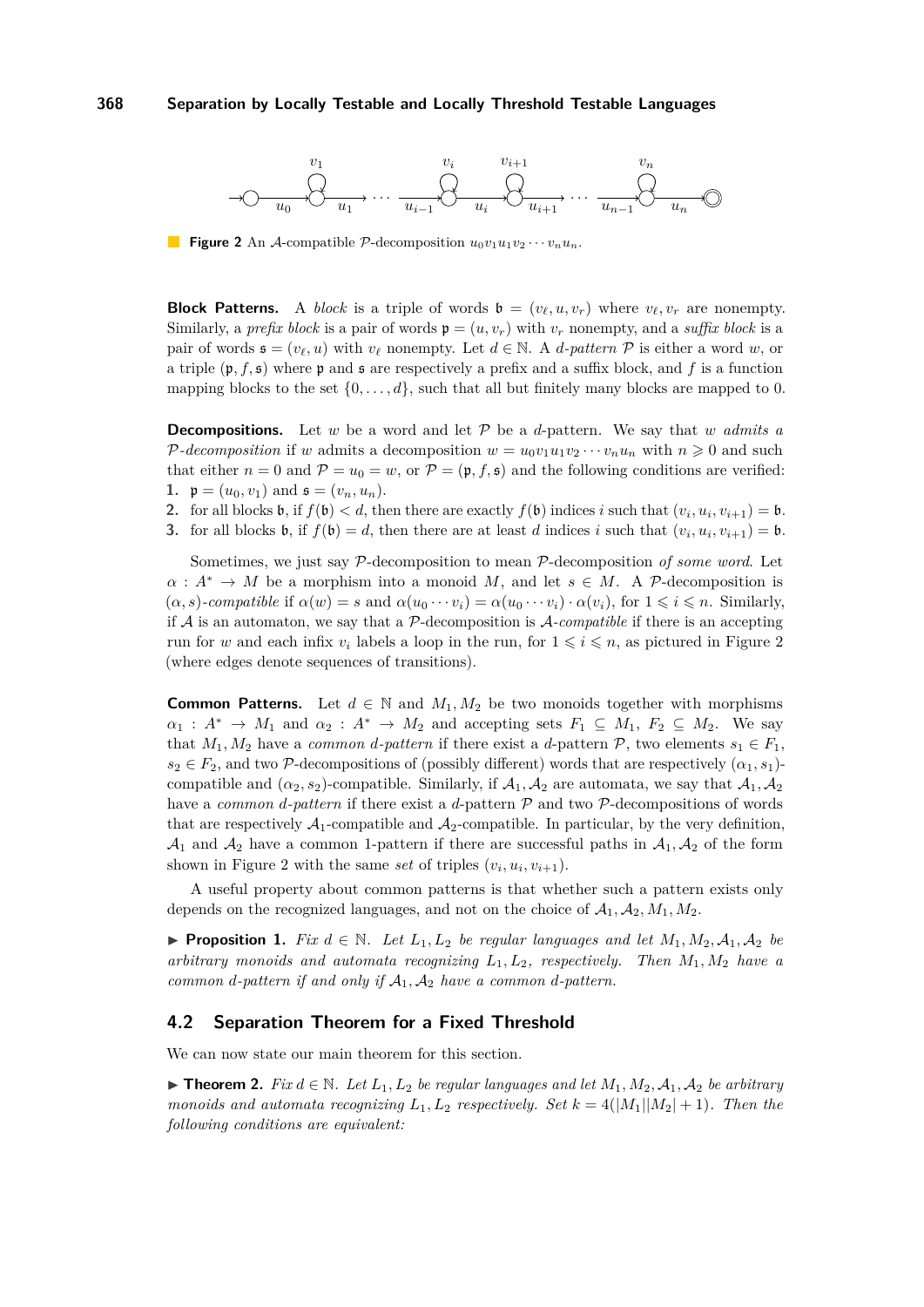- <span id="page-6-5"></span>**1.**  $L_1$  *and*  $L_2$  *are* LTT[*l, d*]*-separable for some l.*
- <span id="page-6-0"></span>**2.**  $L_1$  *and*  $L_2$  *are* LTT[ $k$ *, d*]*-separable.*
- <span id="page-6-4"></span>**3.** *The language*  $[L_1]_{\equiv k}$  *separates*  $L_1$  *from*  $L_2$ *.*
- <span id="page-6-2"></span>**4.** *M*1*, M*<sup>2</sup> *do not have a common d-pattern.*
- <span id="page-6-3"></span>**5.**  $A_1, A_2$  *do not have a common d-pattern.*

Observe that Item [3b](#page-6-0) is essentially a *delay theorem* [\[22\]](#page-12-10) for separation restricted to the case of LTT: we prove that the size of profiles (*i.e.*, infixes) that a potential separator needs to consider can be bounded by a function of the size of the monoids recognizing the languages. By restricting Theorem [2](#page-5-1) to the case  $d = 1$ , we get the following separation theorem for LT.

<span id="page-6-1"></span> $\triangleright$  **Theorem 3.** Let  $L_1, L_2$  be regular languages and let  $M_1, M_2, A_1, A_2$  be arbitrary monoids and automata recognizing  $L_1, L_2$  respectively. Let  $k = 4(|M_1||M_2| + 1)$ . Then the following *conditions are equivalent:*

- **1.**  $L_1$  *and*  $L_2$  *are* LT-separable.
- **2.**  $L_1$  *and*  $L_2$  *are*  $LT[k]$ *-separable.*
- **3.** *The language*  $[L_1]_{\equiv k}$  *separates*  $L_1$  *from*  $L_2$ *.*
- **4.** *M*1*, M*<sup>2</sup> *do not have a common* 1*-pattern.*
- **5.**  $A_1$ ,  $A_2$  *do not have a common* 1-pattern.

Theorem [2](#page-5-1) and Theorem [3](#page-6-1) yield algorithms for deciding LT- and LTT-separability for a fixed threshold. Indeed, the algorithm just tests all the finitely many  $LTT[k, d]$  languages as potential separators. This brute-force approach yields a very costly procedure. It turns out that a better algorithm can be obtained from Items [3d](#page-6-2) and [3e](#page-6-3) (the proof is available in the full version of the paper). This yields the following corollary.

▶ Corollary 4. Let  $d \in \mathbb{N}$ . It is decidable whether two given regular languages are LTT[*l, d*] *separable for some*  $l \in \mathbb{N}$ *. In particular, it is decidable whether they are* LT-separable.

*More precisely, given NFAs*  $A_1, A_2$ *, deciding whether*  $L(A_1)$  *and*  $L(A_2)$  *are* LT-separable *is in* co-Nexptime*. It is* co-Np*-hard, even starting from DFAs.*

It remains to prove Theorem [2.](#page-5-1) The implications  $(3c) \Rightarrow (3b) \Rightarrow (3a)$  $(3c) \Rightarrow (3b) \Rightarrow (3a)$  $(3c) \Rightarrow (3b) \Rightarrow (3a)$  $(3c) \Rightarrow (3b) \Rightarrow (3a)$  $(3c) \Rightarrow (3b) \Rightarrow (3a)$  are immediate by definition. We now prove  $(3a) \Rightarrow (3e) \Rightarrow (3d) \Rightarrow (3c)$  $(3a) \Rightarrow (3e) \Rightarrow (3d) \Rightarrow (3c)$  $(3a) \Rightarrow (3e) \Rightarrow (3d) \Rightarrow (3c)$  $(3a) \Rightarrow (3e) \Rightarrow (3d) \Rightarrow (3c)$  $(3a) \Rightarrow (3e) \Rightarrow (3d) \Rightarrow (3c)$  $(3a) \Rightarrow (3e) \Rightarrow (3d) \Rightarrow (3c)$  $(3a) \Rightarrow (3e) \Rightarrow (3d) \Rightarrow (3c)$ . The implication  $(3e) \Rightarrow (3d)$  is immediate from Proposition [1.](#page-5-2) The implication  $(3a) \Rightarrow (3e)$  $(3a) \Rightarrow (3e)$  $(3a) \Rightarrow (3e)$  is a consequence of the following proposition.

<span id="page-6-6"></span>▶ **Proposition 5.** Let  $d \in \mathbb{N}$  and let  $\mathcal{A}_1, \mathcal{A}_2$  be NFAs. If  $\mathcal{A}_1, \mathcal{A}_2$  have a common *d*-pattern, *then, for all*  $k \in \mathbb{N}$ *, there exist*  $w_1, w_2$  *accepted respectively by*  $A_1, A_2$  *such that*  $w_1 \equiv_k^d w_2$ *.* 

An immediate consequence of Proposition [5](#page-6-6) is that as soon as  $A_1, A_2$  have a common *d*-pattern, the recognized languages cannot be separated by an  $LTT[k, d]$  language for any *k*. This is exactly the contrapositive of  $(3a) \Rightarrow (3e)$  $(3a) \Rightarrow (3e)$  $(3a) \Rightarrow (3e)$ . We now prove Proposition [5.](#page-6-6)

**Proof of Prop.** [5.](#page-6-6) Let P be a common *d*-pattern of  $A_1, A_2$ . If  $P = w \in A^*$ , then by definition,  $w \in L(\mathcal{A}_1) \cap L(\mathcal{A}_2)$ , so it suffices to choose  $w_1 = w_2 = w$ . Otherwise,  $\mathcal{P} = (\mathfrak{p}, f, \mathfrak{s})$ and there are  $w_1, w_2$  having an  $\mathcal{A}_{1}$ -, respectively  $\mathcal{A}_2$ -compatible P-decomposition. Let  $w_1 = u_0v_1u_1v_2\cdots v_nu_n$  and  $w_2 = u'_0v'_1u'_1v'_2\cdots v'_mu'_m$  be these decompositions. For  $k \in \mathbb{N}$ , set

$$
w_1 = u_0(v_1)^{k(d+1)} u_1(v_2)^{k(d+1)} \cdots (v_n)^{k(d+1)} u_n
$$
  
\n
$$
w_2 = u'_0(v'_1)^{k(d+1)} u'_1(v'_2)^{k(d+1)} \cdots (v'_m)^{k(d+1)} u'_m
$$

By definition of compatibility,  $w_1 \in L(\mathcal{A}_1)$  and  $w_2 \in L(\mathcal{A}_2)$ . From the fact that  $(\mathfrak{p}, f, \mathfrak{s})$  is a *d*-pattern, it then follows that  $w_1 \equiv_k^d w_2$ .  $\frac{d}{k} w_2$ .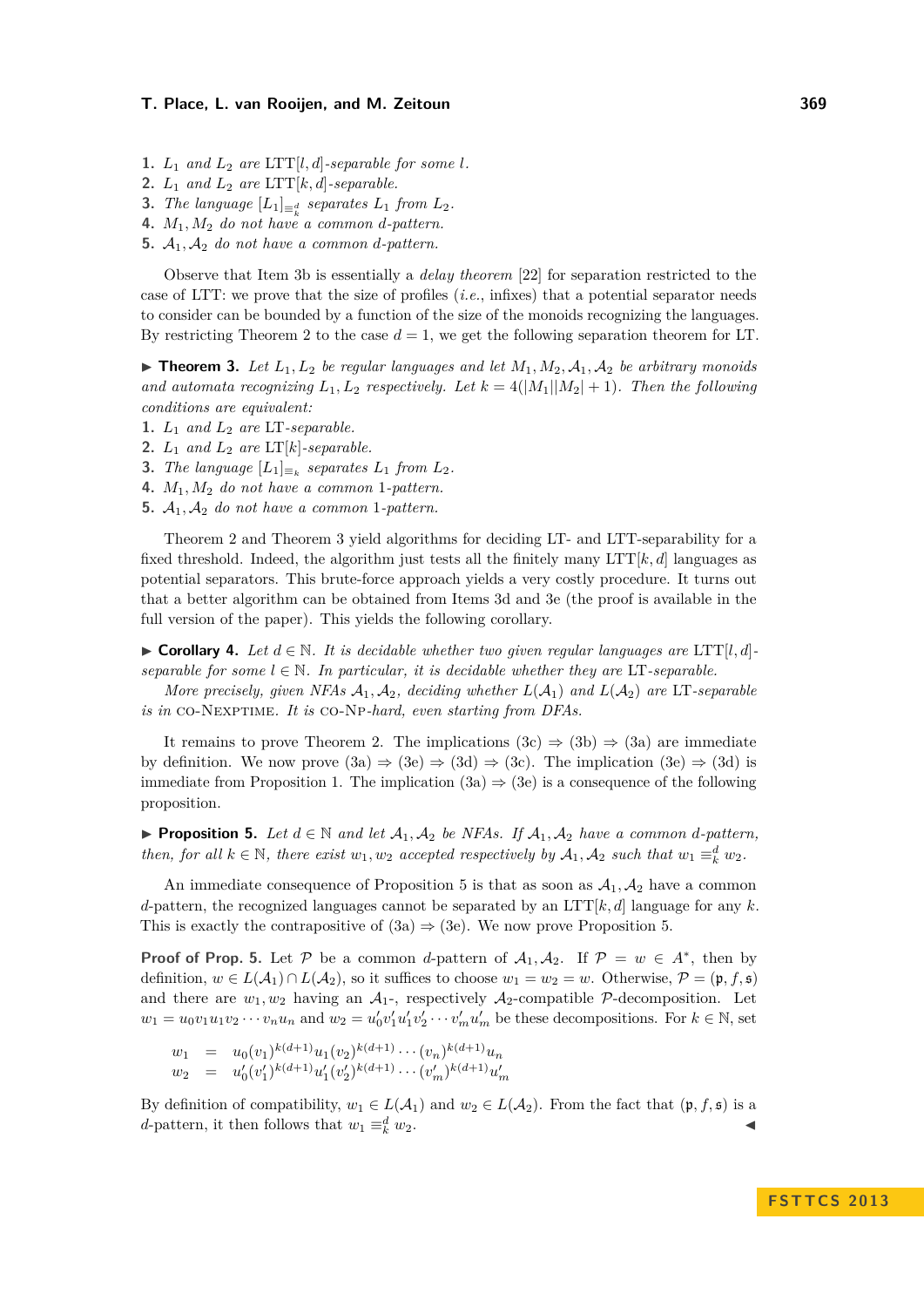<span id="page-7-1"></span>

**Figure 3** A position *x* admitting a *k*-loop *u*:  $\alpha_i(w_\ell) = \alpha_i(w_\ell \cdot u)$ , for  $i = 1, 2$ .

The remaining and most difficult direction,  $(3d) \Rightarrow (3c)$  $(3d) \Rightarrow (3c)$  $(3d) \Rightarrow (3c)$  is a consequence of the next proposition whose proof is outlined in the next subsection.

<span id="page-7-0"></span> $▶$  **Proposition 6.** *Let*  $α_1$  :  $A^*$  →  $M_1$  *and*  $α_2$  :  $A^*$  →  $M_2$  *be morphisms, and*  $k = 4(|M_1||M_2| +$ 1)*.* Let  $d \in \mathbb{N}$  and let  $w_1, w_2$  be words such that  $w_1 \equiv_k^d w_2$ . Then there exists a *d*-pattern  $P$ , and  $(\alpha_1, \alpha_1(w_1))$ *-compatible*  $\mathcal{P}$ *-decomposition, and an*  $(\alpha_2, \alpha_2(w_2))$ *-compatible*  $\mathcal{P}$ *-decomposition.* 

Before explaining how to show Proposition [6,](#page-7-0) let us explain how to conclude the proof of Theorem [2.](#page-5-1) We prove the contrapositive of  $(3d) \Rightarrow (3c)$  $(3d) \Rightarrow (3c)$  $(3d) \Rightarrow (3c)$ . If Item [3c](#page-6-4) does not hold, then by definition there must exist  $w_1 \in L_1$  and  $w_2 \in L_2$  such that  $w_1 \equiv_k^d w_2$ . If  $w_1 = w_2$ ,  $L_1 \cap L_2 \neq \emptyset$ , therefore,  $M_1, M_2$  have a common *d*-pattern. Otherwise, by Proposition [6](#page-7-0) we get a *d*-pattern  $(\mathfrak{p}, f, \mathfrak{s})$ . Since  $w_1 \in L_1$  and  $w_2 \in L_2$ , the *d*-pattern  $(\mathfrak{p}, f, \mathfrak{s})$  is common to both  $M_1$  and  $M_2$ , which ends the proof.

## **4.3 Proof of Proposition [6](#page-7-0)**

We set  $w_1, w_2, k$  and *d* as in the statement of the proposition. Observe first that if  $w_1 =$  $w_2 = w$ , then it suffices to take  $P = w$ . Therefore, we suppose for the remainder of the proof that  $w_1 \neq w_2$ . We proceed as follows: we construct two new words  $w'_1, w'_2$  from  $w_1, w_2$  admitting respectively a  $(\alpha_1, \alpha_1(w_1))$ -compatible P-decomposition and a  $(\alpha_2, \alpha_2(w_2))$ compatible P-decomposition, for some *d*-pattern  $\mathcal{P} = (\mathfrak{p}, f, \mathfrak{s})$ . In this outline, we only provide the construction, the proof of correctness is available in the full version of the paper.

The construction of  $w'_1, w'_2$ , amounts to duplicating infixes in  $w_1, w_2$  verifying special properties. We first define these special infixes that we will call *k*-loops.

*k***-loops.** Let  $w \in A^*$ , *x* be a position in *w*, and  $(w_\ell, w_r)$  be the  $\lfloor k/2 \rfloor$ -profile of *x*. We say that *x admits a k-loop* if there exists a nonempty prefix *u* of  $w_r$  such that  $\alpha_1(w_\ell) = \alpha_1(w_\ell \cdot u)$ and  $\alpha_2(w_\ell) = \alpha_2(w_\ell \cdot u)$ . In this case, we call the smallest such *u* the *k*-loop of *x*. See Figure [3.](#page-7-1)

For our construction to work, we need *k*-loops to have three properties that we state now. The first two are simple facts that are immediate from the definition: *k*-loops are determined by profiles and can be duplicated without modifying the image of the word under *α*.

<span id="page-7-2"></span> $\blacktriangleright$  **Fact 7.** Let x be a position. Whether x admits a k-loop, and if so, which k-loop x admits, *only depends on the*  $|k/2|$ *-profile of x.* 

<span id="page-7-3"></span> $\blacktriangleright$  **Fact 8.** Let  $w$  be a word and let  $x$  be a position within  $w$  such that  $x$  admits a  $k$ *-loop*  $u$ *. Then for*  $i = 1, 2, \alpha_i(w[0, x]) = \alpha_i(w[0, x]) \cdot \alpha_i(u)$ .

The last property we need is that *k*-loops occur frequently in words, *i.e.*, at least one of  $k/4$  consecutive positions must admit a  $k$ -loop. This follows from pumping arguments: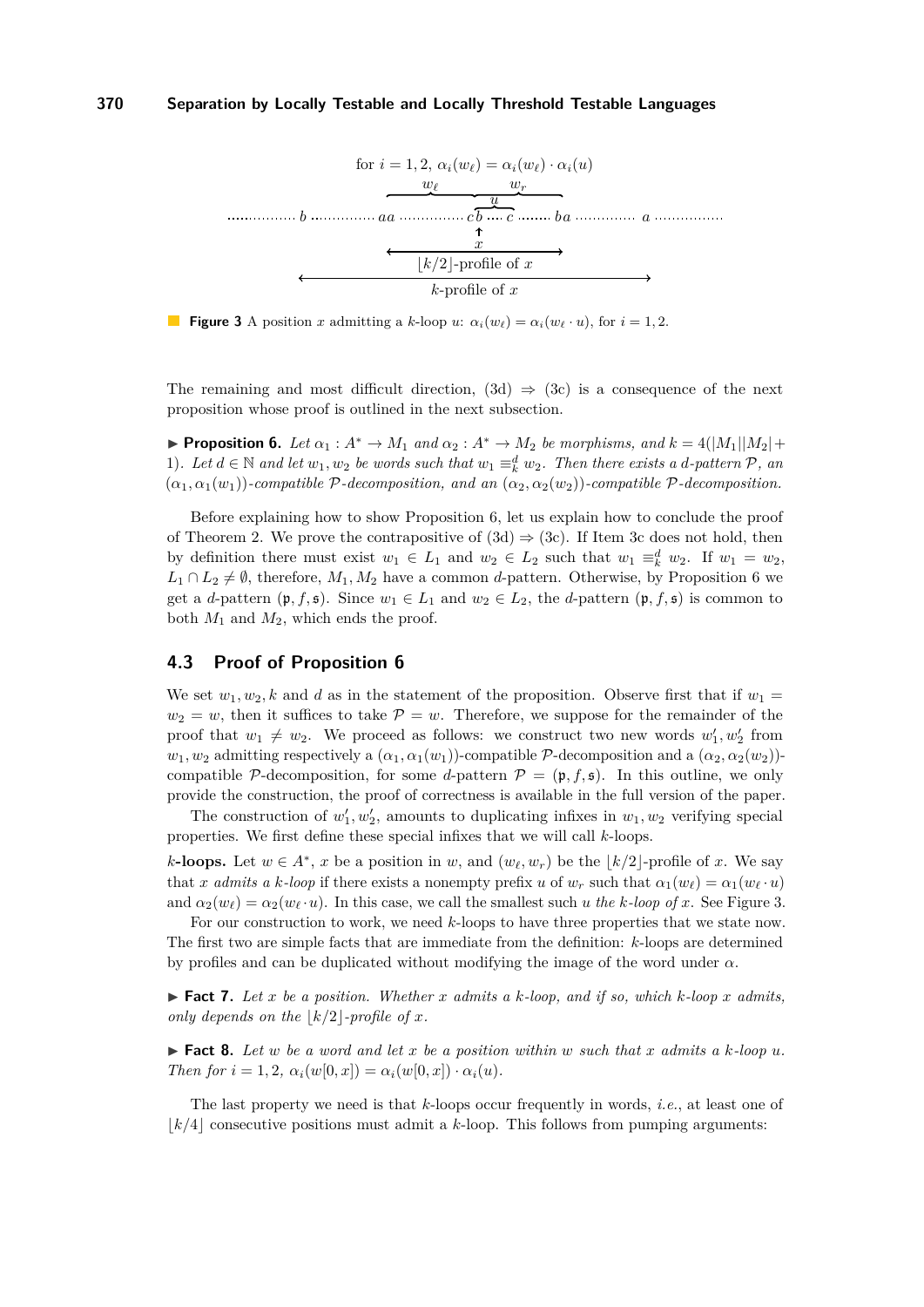<span id="page-8-0"></span>**Example 9.** Let *w* be a word and let  $x_1, \ldots, x_{\lfloor k/4 \rfloor}$  be  $\lfloor k/4 \rfloor$  consecutive positions in w. *Then, there exists at least one position*  $x_i$  with  $i < |k/4|$  that admits a k-loop.

**Construction of**  $w_1', w_2'$ . We can now construct  $w_1'$  and  $w_2'$ . If  $w, u$  are words and *x* is a position of *w*, the *word constructed by inserting u at position x* is the word  $w[0, x] \cdot u \cdot w[x, |w|]$ . From  $w_1$  (resp.  $w_2$ ), we construct  $w'_1$  (resp.  $w'_2$ ) by inserting simultaneously all infixes  $(u_x)^{k'}$ in  $w_1$  (resp.  $w_2$ ) at any position *x* that admits a *k*-loop, and where  $u_x$  is the *k*-loop of *x*. Using Fact [7,](#page-7-2) Fact [8](#page-7-3) and Lemma [9](#page-8-0) one can then verify that  $w'_1$  admits a  $(\alpha_1, \alpha_1(w_1))$ compatible P-decomposition and  $w'_2$  admits a  $(\alpha_2, \alpha_2(w_2))$ -compatible P-decomposition, for some *d*-pattern  $\mathcal{P} = (\mathfrak{p}, f, \mathfrak{s})$ . The proof is available in the full version of the paper.

# <span id="page-8-9"></span>**5 Separation by LTT Languages**

This section is devoted to LTT. Again, our theorem actually contains several results. In the case of LTT, two parameters are involved: the size *k* of profiles and the counting threshold *d*. The first result in our theorem states that the bound on *k* of Theorem [2](#page-5-1) still holds for full LTT. This means that two languages are LTT-separable if and only if there exists some counting threshold *d* such that they are LTT $[k, d]$ -separable with the same bound *k* as in Theorem [2.](#page-5-1) It turns out that this already yields an algorithm for testing LTT-separability. The algorithm relies on the decidability of Presburger arithmetic and is actually adapted in a straightforward manner from an algorithm of [\[3\]](#page-11-13) for deciding membership in LTT.

While this first result gives an algorithm for testing separability, it gives no insight about an actual separator. Indeed, the procedure does not produce the actual counting threshold *d*. This is obtained in the second part of our theorem: we prove that two languages are LTTseparable if and only if they are  $LTT[k, d]$ -separable, where *k* is as defined in Theorem [2,](#page-5-1) and *d* is bounded by a function of the size of the monoids (or automata) recognizing the input languages. Note that this result also gives another (brute-force) algorithm for testing LTT-separability. We now state our theorem. Recall that  $A_k$  denotes the set of  $k$ -profiles.

<span id="page-8-8"></span> $\triangleright$  **Theorem 10.** Let  $L_1, L_2$  be regular languages and let  $M_1, M_2, \mathcal{A}_1, \mathcal{A}_2$  be arbitrary monoids *and automata recognizing*  $L_1, L_2$ *. Set n to be either* max $(|M_1|, |M_2|) + 1$  *or* max $(|A_1|, |A_2|) +$ 1*.* Let  $k = 4(|M_1||M_2| + 1)$  and  $d = (|A_k|n)^{|A_k|}$ . Then, the following conditions are *equivalent:*

- <span id="page-8-4"></span>**1.** *L*<sup>1</sup> *and L*<sup>2</sup> *are* LTT*-separable.*
- <span id="page-8-5"></span>**2.** *There exists*  $d' \in \mathbb{N}$  *such that*  $L_1$  *and*  $L_2$  *are* LTT[ $k, d'$ ]-separable.
- <span id="page-8-2"></span>**3.** *There exists*  $d' \in \mathbb{N}$  *such that*  $M_1, M_2$  *do not have a common d'-pattern.*
- <span id="page-8-3"></span>**4.** *There exists*  $d' \in \mathbb{N}$  *such that*  $A_1, A_2$  *do not have a common d'-pattern.*
- <span id="page-8-1"></span>**5.**  $L_1$  *and*  $L_2$  *are* LTT[ $k$ *, d*]*-separable.*
- <span id="page-8-6"></span>**6.** *The language*  $[L_1]_{\equiv k \atop k}$  *separates*  $L_1$  *from*  $L_2$ *.*

Observe that decidability of LTT-separability is immediate from Item [3e](#page-8-1) by using the usual brute-force algorithm. As it was the case for a fixed counting threshold, this algorithm is slow. In the full version of the paper, we obtain a faster algorithm by using Items [3c](#page-8-2) and [3d.](#page-8-3)

<span id="page-8-7"></span>I **Corollary 11.** *It is decidable whether two given regular languages are* LTT*-separable. More precisely, given NFAs*  $A_1$ ,  $A_2$ , deciding whether  $L(A_1)$  and  $L(A_2)$  are LTT-separable is in 2-Expspace*. It is* co-Np*-hard, even starting from DFAs.*

By definition, a language is LTT if it is  $LTT[k, d]$  for some natural numbers  $k, d$ . Hence, the equivalence between Items [3a,](#page-8-4) [3b,](#page-8-5) [3c](#page-8-2) and [3d](#page-8-3) is an immediate consequence of Theorem [2.](#page-5-1)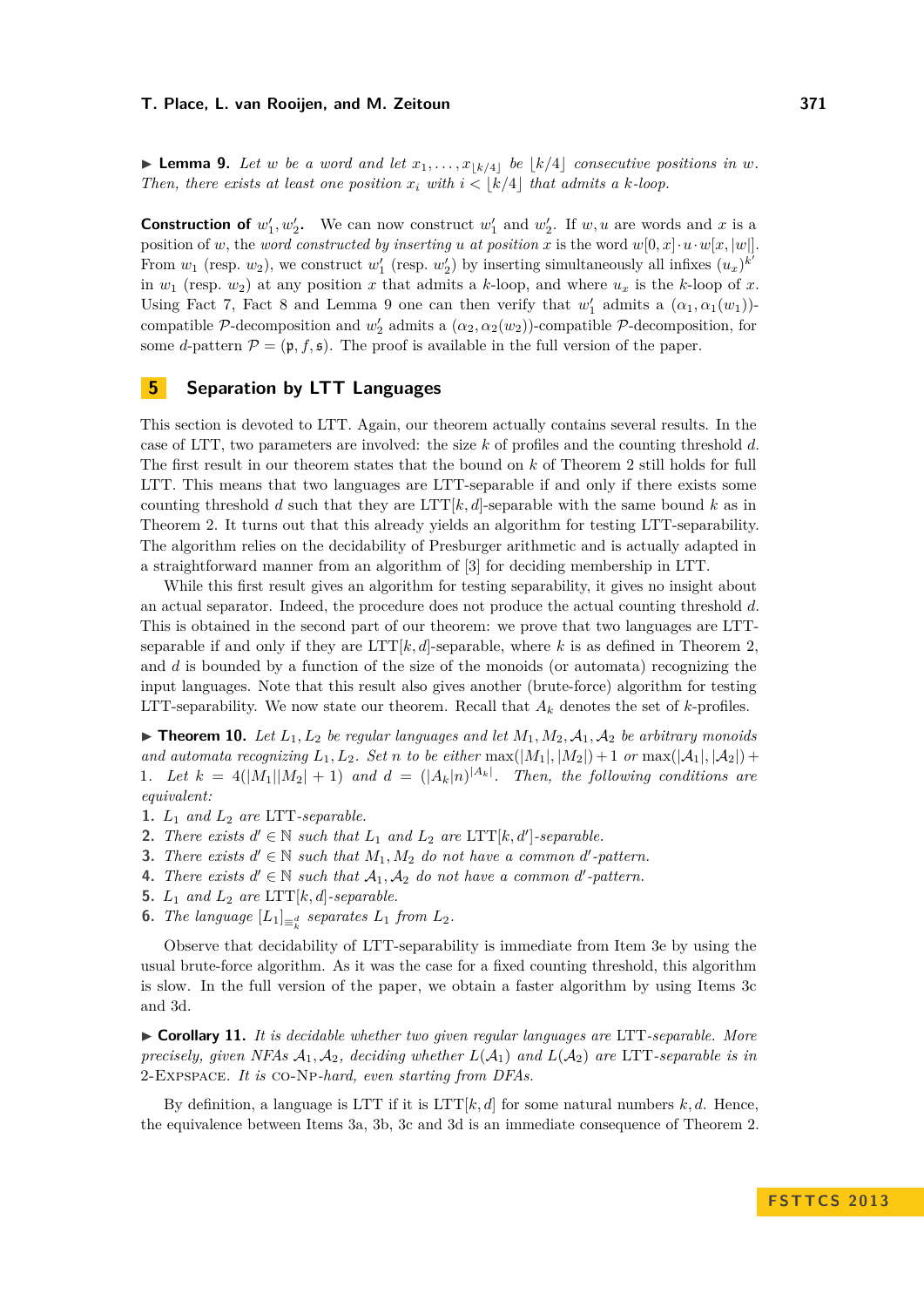Therefore, we only need to prove Items [3e](#page-8-1) and [3f,](#page-8-6) *i.e.*, the bound on the threshold *d*. Unfortunately, these are exactly the items we need for Corollary [11.](#page-8-7) However, we will prove that by reusing an algorithm of [\[3\]](#page-11-13), Corollary [11](#page-8-7) can also be derived directly from Item [3b.](#page-8-5)

We now explain how to derive the first part of Corollary [11](#page-8-7) from Item [3b](#page-8-5) without relying on the actual bound on the counting threshold. The bound itself is proved in the full version.

## **5.1 Decidability of LTT-separability as a consequence of Theorem [2](#page-5-1)**

As we explained, the equivalence of Item [3b](#page-8-5) to LTT-separability is immediate from Theorem [2.](#page-5-1) We explain how to combine this fact with an algorithm of  $[3]$  to obtain decidability directly.

In [\[3\]](#page-11-13), it is proved that once *k* is fixed, Parikh's Theorem [\[15\]](#page-11-14) can be used to prove that whether a language is  $LTT[k, d]$  for some *d* can be rephrased as a computable Presburger formula. Decidability of membership in LTT can then be reduced to decidability of Presburger Arithmetic. For achieving this, two ingredients were needed: *a*) a bound on *k*, and *b*) the translation to Presburger arithmetic. It turns out that in [\[3\]](#page-11-13), only the proof of *a*) was specific to membership. On the other hand, separation was already taken care of in *b*), because the intuition behind the Presburger formula was testing *separability* between the input language and its complement. In our setting, we have already replaced *a*), *i.e.*, bounding *k*, by Item [3b.](#page-8-5) Therefore, the argument can be generalized. We explain in the remainder of this subsection how to construct the Presburger formula. The argument makes use of the notion of commutative image, which we now recall.

The *commutative image* of a word  $w \in A^*$ , denoted  $\pi(w)$ , is a vector of length |*A*| of natural numbers counting, for all  $a \in A$ , how many occurrences of *a* there are in *w*. This notion can be easily generalized in order to count profiles rather than just letters. Let  $k \in \mathbb{N}$ . The  $k$ *-image* of  $w$ ,  $\pi_k(w)$ , is a vector of length  $|A_k|$  of numbers counting for every  $k$ -profile  $(w_{\ell}, w_r)$  the number of positions in *w* with *k*-profile  $(w_{\ell}, w_r)$ . If *L* is a language, the *k*-image of *L*,  $\pi_k(L)$  is the set  $\{\pi_k(w) \mid w \in L\} \subseteq \mathbb{N}^{A_k}$ . The definition of  $\equiv_k^d$  yields the following fact. ► Fact 12. Let  $w, w' \in A^*$  and  $k, d \in \mathbb{N}$ . Then  $w \equiv_k^d w'$  if and only if  $\pi_k(w)$  and  $\pi_k(w')$  are *equal componentwise up to threshold d.*

<span id="page-9-0"></span>A well-known result about commutative images is Parikh's Theorem [\[15\]](#page-11-14), which states that if *L* is context-free (so in particular if *L* is regular), then  $\pi(L)$  is semilinear, *i.e.*, Presburger definable [\[6\]](#page-11-15). As explained in [\[3\]](#page-11-13), Parikh's Theorem extends without difficulty to *k*-images.

<span id="page-9-1"></span>**► Theorem 13.** Let *L* be a context-free language and let  $k \in \mathbb{N}$ . Then  $\pi_k(L)$  is semilinear. *Moreover, a Presburger formula for this semilinear set can be computed.*

**Proof.** For  $k = 1$ , this is Parikh's Theorem. When  $k > 1$ , let  $L' \subseteq A_k^*$  such that  $w' \in L'$  if there exists  $w \in L$  of the same length, and such that a position in  $w'$  is labeled by the *k*-profile of the same position in  $w$ . One can verify that  $L'$  is (effectively) context-free, and that the *k*-image of *L* is the commutative image of  $L'$ , which is semilinear by Parikh's Theorem.

We can now explain how to decide LTT-separability. By Item [3b](#page-8-5) in Theorem [10,](#page-8-8)  $L_1, L_2$ are LTT-separable if and only if they are LTT[ $k$ ,  $d$ ]-separable for  $k = 4(|M_1||M_2| + 1)$  (where  $M_1, M_2$  are monoids recognizing  $L_1, L_2$  and some natural number *d*. Therefore, whether *L*1*, L*<sup>2</sup> are LTT-separable can be rephrased as follows: does there exist some threshold *d* such that there exist no words  $w_1 \in L_1, w_2 \in L_2$  such that  $w \equiv_k^d w'$ ? By Fact [12,](#page-9-0) this can be expressed in terms of *k*-images: does there exist a threshold *d* such that there exist no vectors of natural numbers  $\bar{x}_1 \in \pi_k(L_1), \bar{x}_2 \in \pi_k(L_2)$  that are equal up to threshold *d*? It follows from Theorem [13](#page-9-1) that the above question can be expressed as a computable Presburger formula. Decidability of LTT-separability then follows from decidability of Presburger Arithmetic.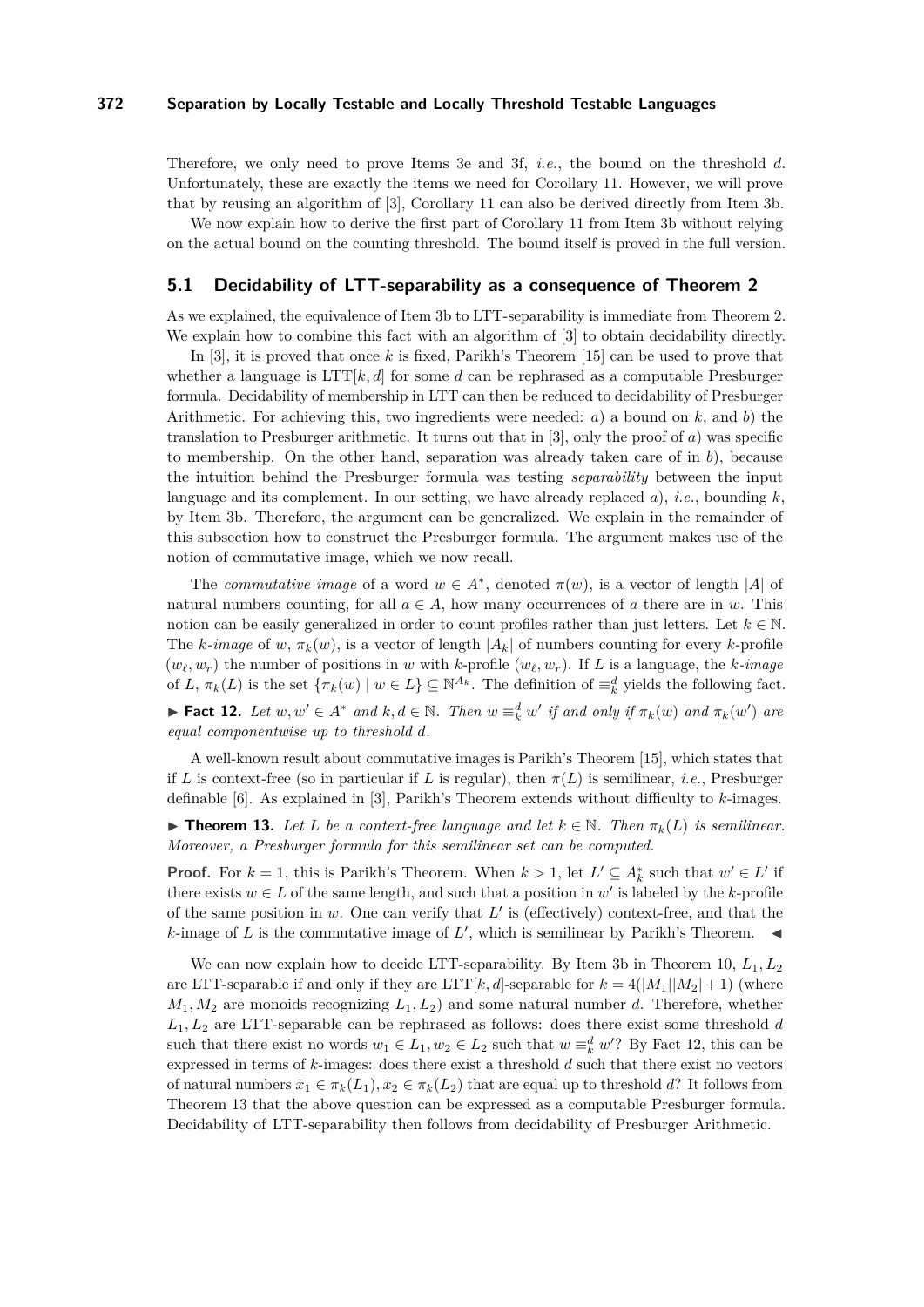# **6 The Case of Context-Free Languages**

In order to prove decidability of LTT-separability for regular languages, we needed three ingredients: Parikh's Theorem, decidability of Presburger Arithmetic and Item [3b](#page-8-5) in Theorem [10.](#page-8-8) Since Parikh's Theorem holds not only for regular languages but also for context-free languages, we retain at least two of the ingredients in the context-free setting.

In particular, we can reuse the argument of Section [5](#page-8-9) to prove that once the size *k* of the profiles is fixed, separability by LTT is decidable for context-free languages. For any fixed  $k \in \mathbb{N}$ , we write  $\text{LTT}[k] = \bigcup_{d \in \mathbb{N}} \text{LTT}[k, d].$ 

<span id="page-10-0"></span>▶ **Theorem 14.** Let  $L_1, L_2$  be context-free languages and  $k \in \mathbb{N}$ . It is decidable whether  $L_1, L_2$  *are*  $\text{LTT}[k]$ *-separable.* 

An interesting consequence of Theorem [14](#page-10-0) is that LTT[1]-separability of context-free languages is decidable. A language is  $LTT[1]$  if and only if it can be defined by a first-order logic formula that can only test equality between positions, but not ordering. This result is surprising since membership of a context-free language in this class is undecidable. We give a proof of this fact below, which is a simple adaptation of the proof of Greibach's Theorem (which is in particular used to prove that regularity of a context-free language is undecidable).

<span id="page-10-1"></span>▶ **Theorem 15.** Let L be a context-free language. It is undecidable to test whether  $L \in \text{LTT}[1]$ .

**Proof.** We reduce universality of context-free languages to this membership problem. Fix *L* a context-free language over *A* and let  $\#\notin A$ . Let  $K \notin LTT[1]$  be some context-free language and set  $L_1 = (K \cdot \# \cdot A^*) \cup (A^* \cdot \# \cdot L)$ . Clearly, a context-free grammar for  $L_1$  can be computed from a context-free grammar for *L*. We show that  $L = A^*$  iff  $L_1 \in \text{LTT}[1]$ .

If  $L = A^*$ , then  $L_1 = A^* \cdot \# \cdot A^* \in \text{LTT}[1]$ . Conversely, assume that  $L_1 \in \text{LTT}[1]$ , and suppose by contradiction that  $L \neq A^*$ . Pick  $w \in A^*$  such that  $w \notin L$ . By definition,  $K = \{u \mid u \# w \in L_1\}.$  One can verify that LTT[1] is closed under right residual. Therefore,  $K = L_1(\# w)^{-1} \in \text{LTT}[1]$  which is a contradiction by definition of *K*.

Theorems [14](#page-10-0) and [15](#page-10-1) may seem contradictory. Indeed in the setting of regular languages, membership can be reduced to separability (a language belongs to a class if the class can separate it from its complement). However, context-free languages are not closed under complement, which makes the reduction false in this larger setting.

An interesting question is whether decidability extends to full LT and LTT-separability of context-free languages. This would also be surprising since membership of a context-free language in LT or LTT is undecidable. Such a result would require to generalize our third ingredient, Item [3b](#page-8-5) in Theorem [10,](#page-8-8) to context-free languages. This means that we would need a method for computing a bound on the size of the infixes that a potential separator has to consider. It turns out that this is not possible.

<span id="page-10-2"></span>**In Theorem 16.** Let  $L_1, L_2$  be context-free languages. It is undecidable to test whether  $L_1, L_2$ are LT-separable. It is undecidable to test whether  $L_1, L_2$  are LTT-separable.

It was already known [\[23\]](#page-12-11) that separability by a regular language is undecidable for context-free languages. The proof of Theorem [16](#page-10-2) is essentially the same since the reduction provided in [\[23\]](#page-12-11) actually works for any class of regular separators that contains languages of the form  $K_1A^* \cup K_2$  where  $K_1, K_2$  are finite languages. Since this is clearly the case for both LT and LTT, Theorem [16](#page-10-2) follows.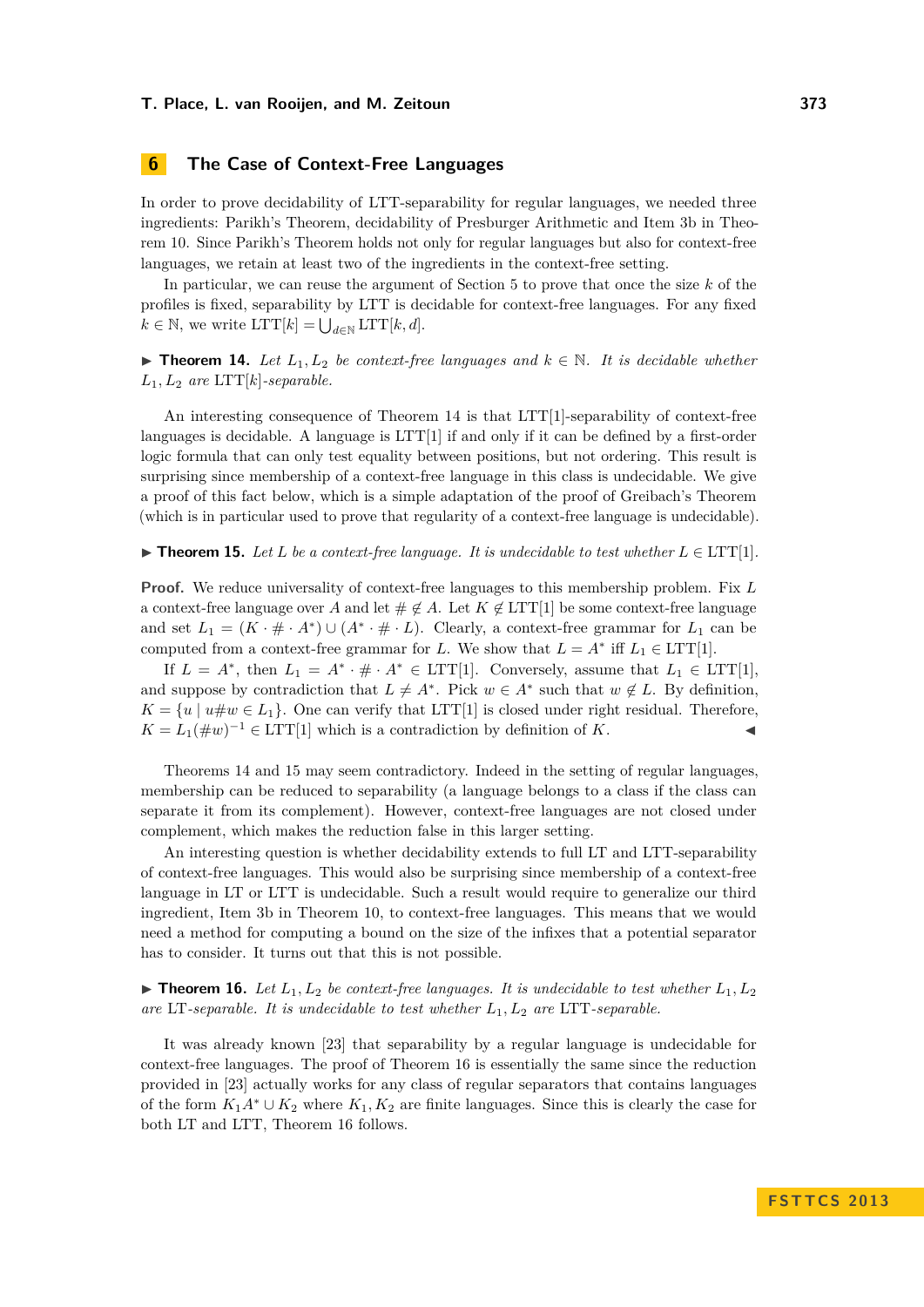# **7 Conclusion**

We proved separation theorems for both LT and LTT. In both cases, algorithms to test separability, in CO-NEXPTIME and 2-EXPSPACE respectively, are derived from these theorems. Another contribution is a description of possible separators, given by bounds defining them.

Several questions remain open in this line of research. A first one is to obtain tight complexity bounds for both classes. While we have co-Nexptime and 2-Expspace upper bounds for LT and LTT respectively, we have only co-NP lower bounds. The upper bounds rely on a reduction to the case  $k = 1$ , *i.e.*, a translation to the special case when the size of infixes is fixed to 1. This translation is exponential wrt. the size of the input automata. Improving the upper bounds would likely require improving this reduction.

Another question is to consider other fragments for separability. A natural generalization of LTT is LTT+MOD, in which infixes can now also be counted modulo constants. The most interesting fragment is of course full first-order logic. While the problem was shown decidable [\[7,](#page-11-7) [8\]](#page-11-8), the proofs rely on involved algebraic techniques and give an algorithm that provides only a yes/no answer. Furthermore, the techniques bring no insight on the expressive power of first-order logic. It remains a challenging open problem to obtain a combinatorial proof that FO-separability is decidable, as well as a description of a separator.

#### **References**

- <span id="page-11-11"></span>**1** J. Almeida. Some algorithmic problems for pseudovarieties. *Publ. Math. Debrecen*, 54(suppl.):531–552, 1999. Automata and formal languages, VIII (Salgótarján, 1996).
- <span id="page-11-12"></span>**2** D. Beauquier and J. E. Pin. Languages and scanners. *Theor. Comp. Sci.*, 84(1):3–21, 1991.
- <span id="page-11-13"></span>**3** M. Bojańczyk. A new algorithm for testing if a regular language is locally threshold testable. *Inf. Process. Lett.*, 104(3):91–94, 2007.
- <span id="page-11-10"></span>**4** J. Brzozowski and I. Simon. Characterizations of locally testable events. *Discrete Mathematics*, 4(3):243–271, 1973.
- <span id="page-11-6"></span>**5** W. Czerwinski, W. Martens, and T. Masopust. Efficient separability of regular languages by subsequences and suffixes. In *Proc. of ICALP'13*, pages 150–161, 2013.
- <span id="page-11-15"></span>**6** S. Ginsburg and E. H. Spanier. Semigroups, Presburger formulas and languages. *Pacific Journal of Mathematics*, 16(2):285–296, 1966.
- <span id="page-11-7"></span>**7** K. Henckell. Pointlike sets: the finest aperiodic cover of a finite semigroup. *J. Pure Appl. Algebra*, 55(1-2):85–126, 1988.
- <span id="page-11-8"></span>**8** K. Henckell, J. Rhodes, and B. Steinberg. Aperiodic pointlikes and beyond. *Internat. J. Algebra Comput.*, 20(2):287–305, 2010.
- <span id="page-11-3"></span>**9** T. A. Henzinger, R. Jhala, R. Majumdar, and K. L. McMillan. Abstractions from proofs. In *Proc. of POPL'04*, pages 232–244. ACM, 2004.
- <span id="page-11-4"></span>**10** J. Leroux. Vector addition systems reachability problem (a simpler solution). In *The Alan Turing Centenary Conference, Turing-100*, volume 10, pages 214–228, 2012.
- <span id="page-11-5"></span>**11** E. W. Mayr. An algorithm for the general Petri net reachability problem. *SIAM J. Comput.*, 13(3):441–460, 1984.
- <span id="page-11-2"></span>**12** K. L. McMillan. Applications of Craig interpolants in model checking. In N. Halbwachs and L. D. Zuck, editors, *Proc. of TACAS'05*, pages 1–12. Springer, 2005.
- <span id="page-11-9"></span>**13** R. McNaughton. Algebraic decision procedures for local testability. *Math. Systems Theory*, 8(1):60–76, 1974.
- <span id="page-11-1"></span>**14** R. McNaughton and S. Papert. *Counter-free automata*. The M.I.T. Press, 1971.
- <span id="page-11-14"></span>**15** R. J. Parikh. On context-free languages. *J. ACM*, 13(4):570–581, 1966.
- <span id="page-11-0"></span>**16** J. E. Pin. Syntactic semigroups. In G. Rozenberg and A. Salomaa, editors, *Handbook of language theory, Vol. I*, pages 679–746. Springer, 1997.